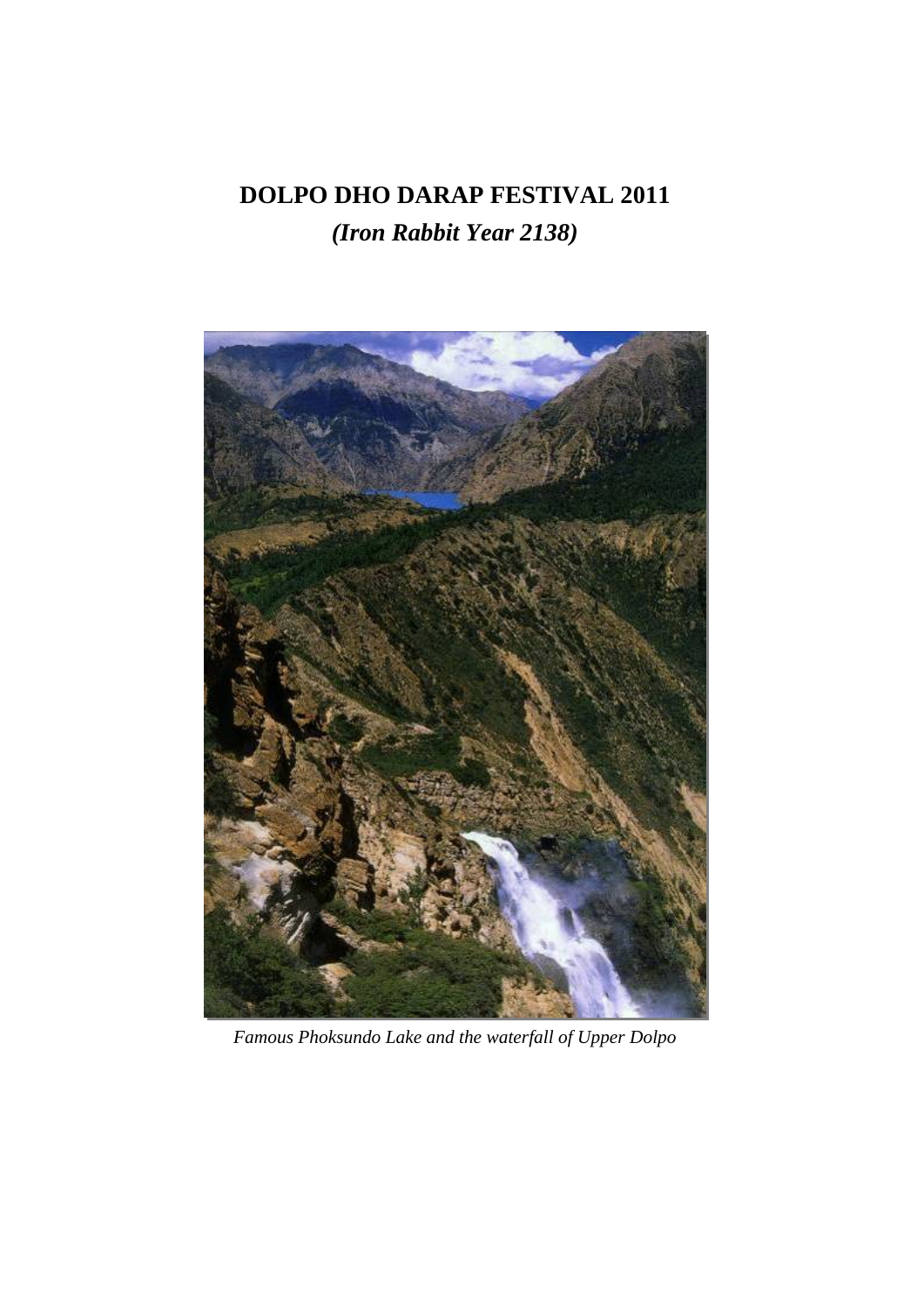Introduction of Buddha Ribo:



Buddha Ribo pilgrimage the area comprising Dho-Tarap to Shey-Phuksumdho national park is believed to have blessed and consecrated by Guru Rinpoche and is further blessed and consecrated by many great scholars and founding fathers of Dolpo viz; Kunkhen Dolpo-pa, Ngari Pema Wangyal, Kathok Tsewang Norbu, Shabkar Chogdruk Rangdol and Gagar Rinpoche. Embodiment of holy and symbols or relics of these great teachers and lamas can be seen and whosoever see, hear, touch can have immense of spiritual beneficial.

Out of many places Guru Rinpoche visited in Dolpo, Phoksumdho Lake is one of them and the lake was said to have blessed by him dispelling all the evil spirits surrounding the lake.

The Buddha Ribo Festival is celebrated every 12 years in Dho Tarap Valley of the remote Dolpo District of Nepal. Next year 2011 Buddha Ribo festival falls on August  $6<sup>th</sup>$  2011 and will last up for whole year 2011. Pilgrims and visitors from neighbouring communities and districts come to participate and share their customs. It is a wonderful opportunity for them to renew old friendships and bonds. Youths get a chance to experience the rich tapestry which is their inherited culture and show off their performing skills to their elders and peers.



*(Dolpopa women performing songs and dances during the festival) Gekar Tsering Tashi Rinpoche*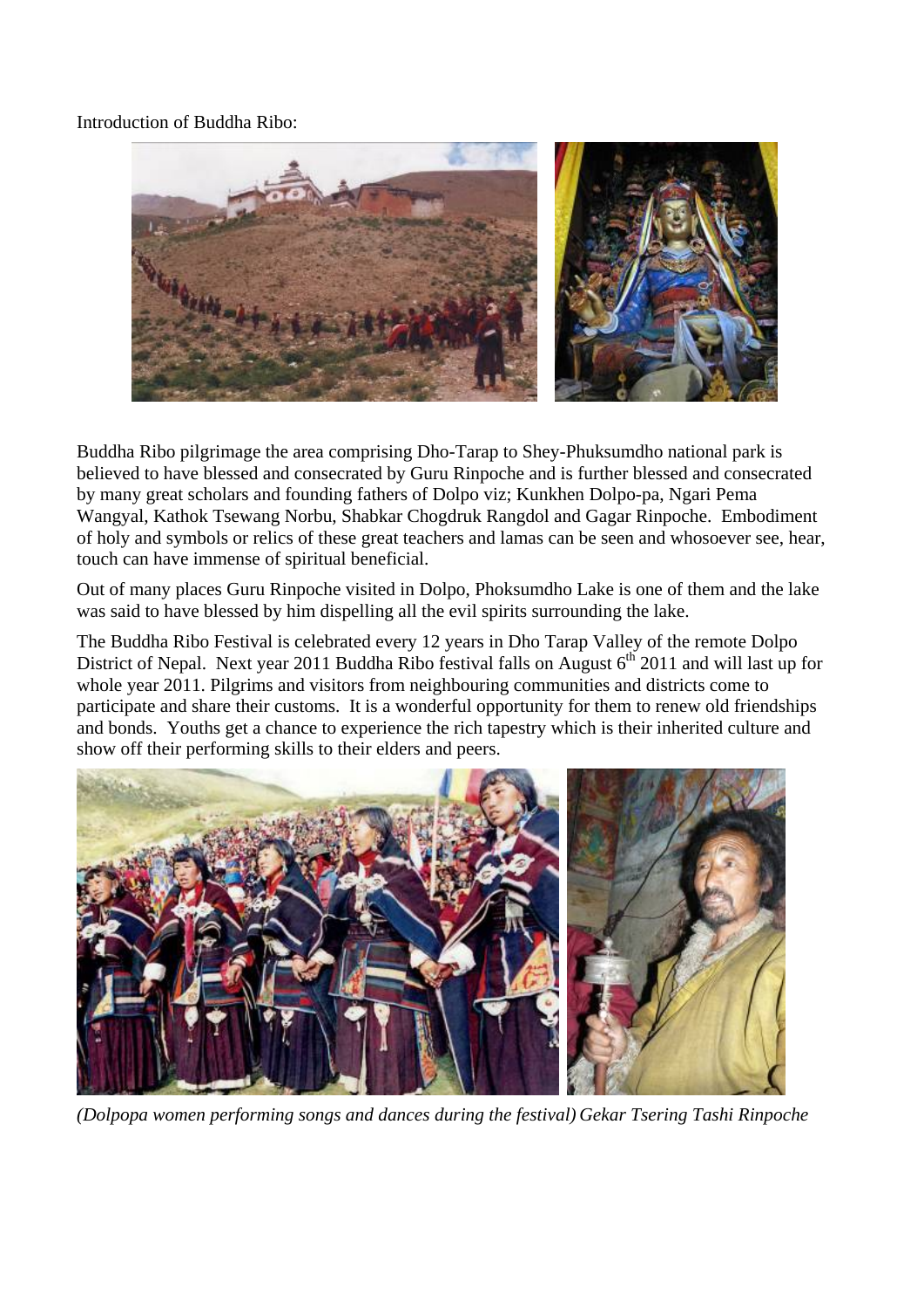

*(H.E. Rabjam Rinpoche)*

This  $12<sup>th</sup>$  year's celebration of Buddha Ribo Festival assume special significance as His Eminence Rabiam Rinpoche, the head of Shechen Monastery of the Nyingmapa tradition of Tibetan Buddhism will visit Dho-Tarap, upper Dolpo in from 12th Sept 2011 to 21st Sept' 2011. At Ribo Bhumpa Gonpa, Rinpoche will give empowerment on Kunchok Chidu and the rest Jachon podruk (teachings of Terton Rigzin Jatsön Nyingpo) to all the monk and lay followers and devotees from 14th to 18th Sept. Beside Rinpoche will acknowledge and preside on enthronement ceremony of Dolpo Gagar Tulku at Gagar Gonpa on 19th of September and consecration of stupas (chortens) at Jampa Gonpa on 20<sup>th</sup> Sept'. Along with that Rinpoche will consecrate a huge statue of Guru Padmasambhava in Ribo Bhumpa Gonpa on September.

On 20<sup>th</sup> of September Rinpoche will consecrate Jampa Stupa.



*(a ritual festival) (pilgrimages circumambulating the holy Buddha Ribo)* 

Herbal plantation ceremony by Rabjam Rinpoche will be held at Dolpo Mentsekhang on its  $10<sup>th</sup>$ anniversary of inception and Inauguration of the Buddha Ribo festival will be held at Dolpo Mentsi Khang on  $13<sup>th</sup>$  of Sept' 2011. Kungawa towards the development of Sowa rigpa during Tibetan king Trisong Deutsen who established first Samye Tibetan Buddhist monastery in Tibet during 8th Century and held ever first Tibetan Medicine conference there at monastery inviting traditional medical practitioners from the greater Himalayas and central Asian regions of Tibet, China, Bhutan, Mongolia and Nepal including Dolpo's famous Amchi Khyudmo Rutsi had started Amchi (Traditional Tibetan herbal medicine practitioner) This festival is mainly to recollect the practice did by great Amchi Khyudmo Rutsi. Rabjam Rinpoche will visit Crystal Mountain School, the only school in Tarap, patronized by Action Dolpo, France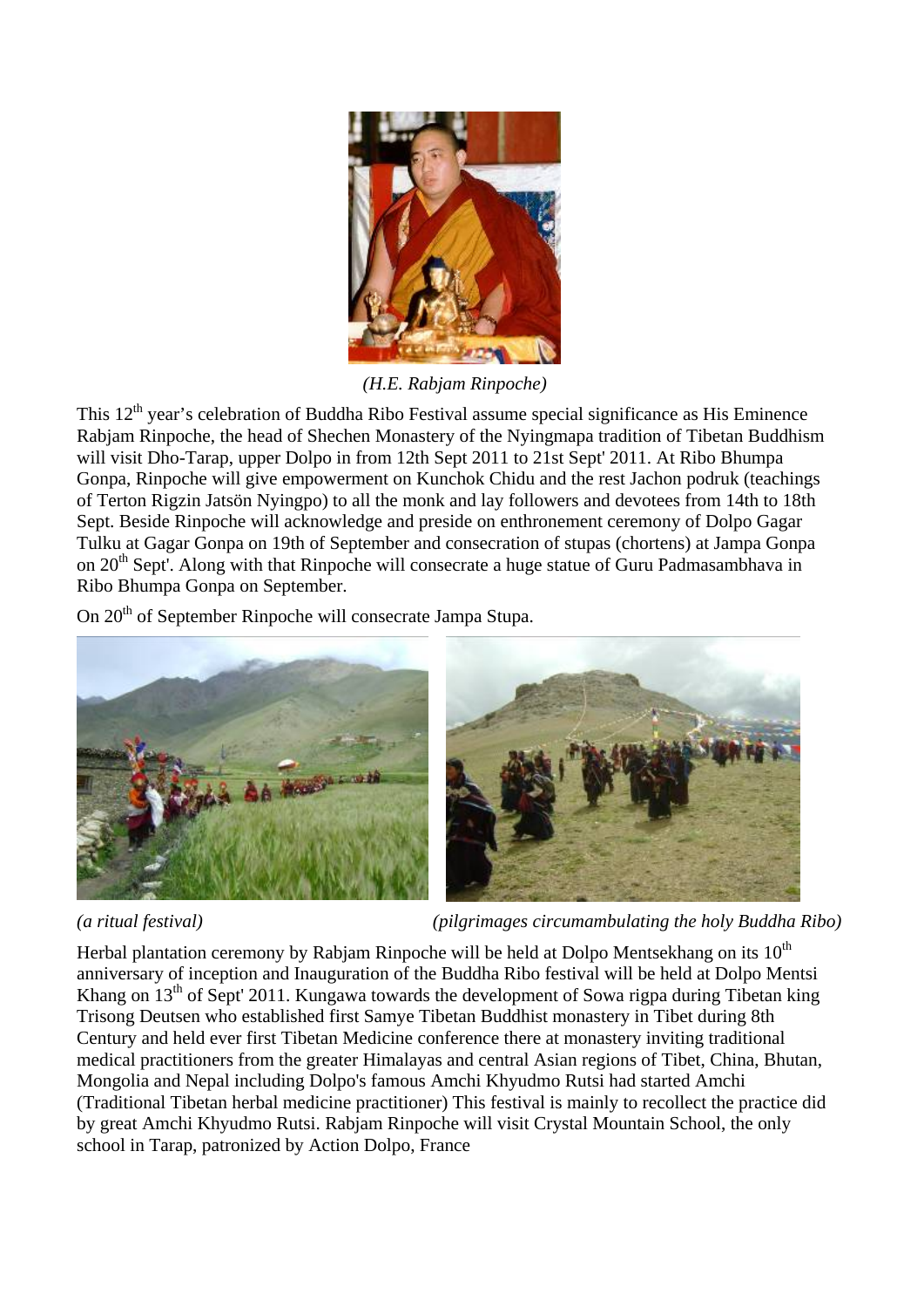

*(Stupas infront of Jampa Gonpa, Dho-Tarap)* 

Tourists and local people alike are enthralled by the horsemanship shown during the horse races, and the pride and artistic skills shown during dances such as masked dances, the sky burial dance, lama dances and dances performed by members of different communities and schools. Tourists will also be able to meet members of different local communities, visit the local school and local Mentsi Khang (Medical school) or Amchi Medical Centre and School and met experienced and trainee Tibetan doctors (Amchi).



*Mentsi Khang Building Students of Dolpo* 

Pilgrims can be seen prostrating as they circumambulate round the sacred Buddha Ribo or mountain, a feat that takes seven days. Tourists will be able to witness pilgrims from many communities, who will not only be visiting Dho Tarap during this festival but will be arriving and departing throughout the year as the next Buddha Ribo Festival is more meaningful than usual.





*A Dopopa on horse (A spiritual festive dance)*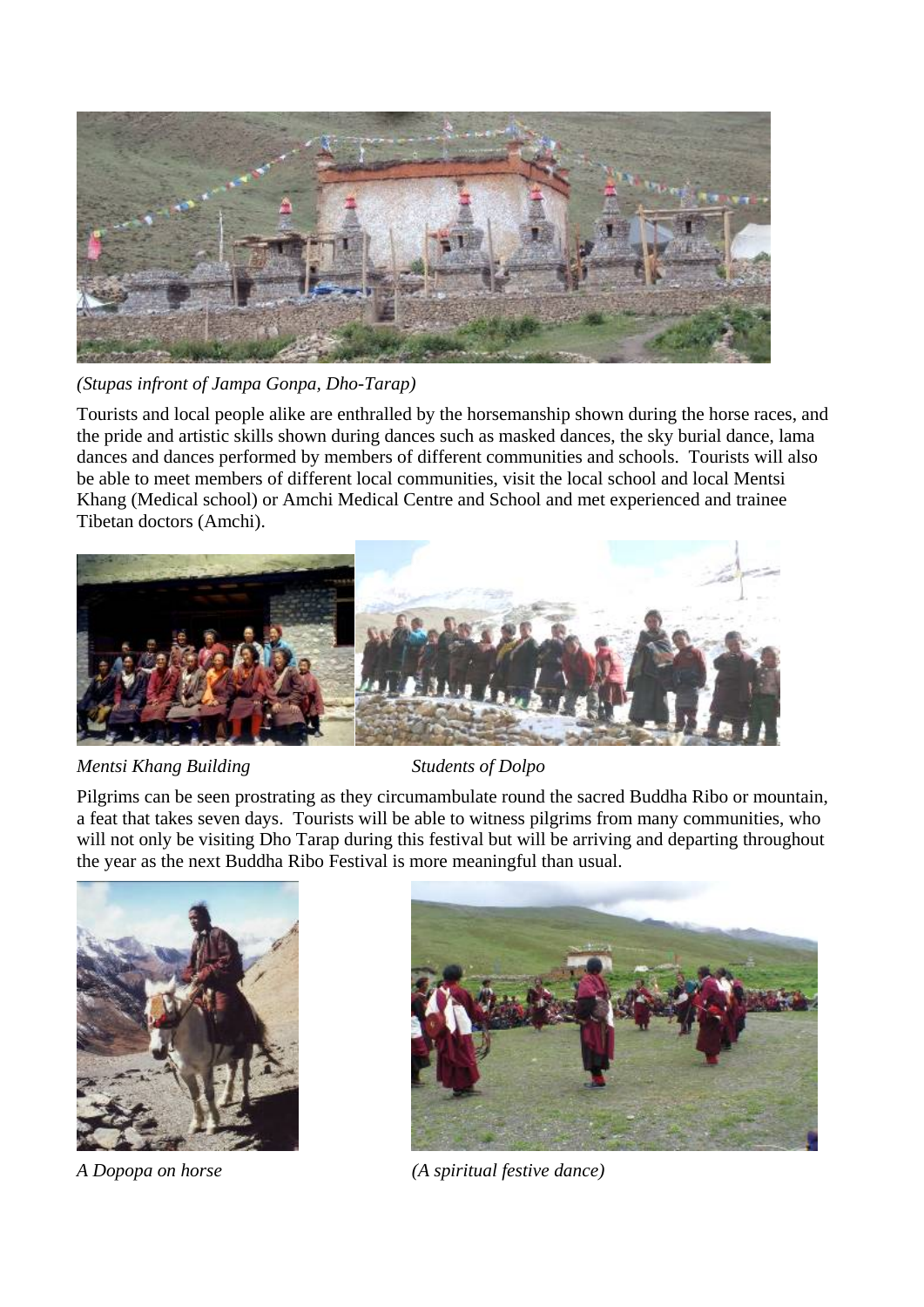

*(Organizers of the proposed Program in Dho-Tarap) Articles to be exhibited during the ceremony* 



 *(Priest hat of previous Gakar rinpoche) (Precious Ancient scriptures of Nyingma Gyudbub)* 



*(Ancient Manuscripts found in Gakar monastery)* 



*(Relics of 1st Gakar Rinpoche)*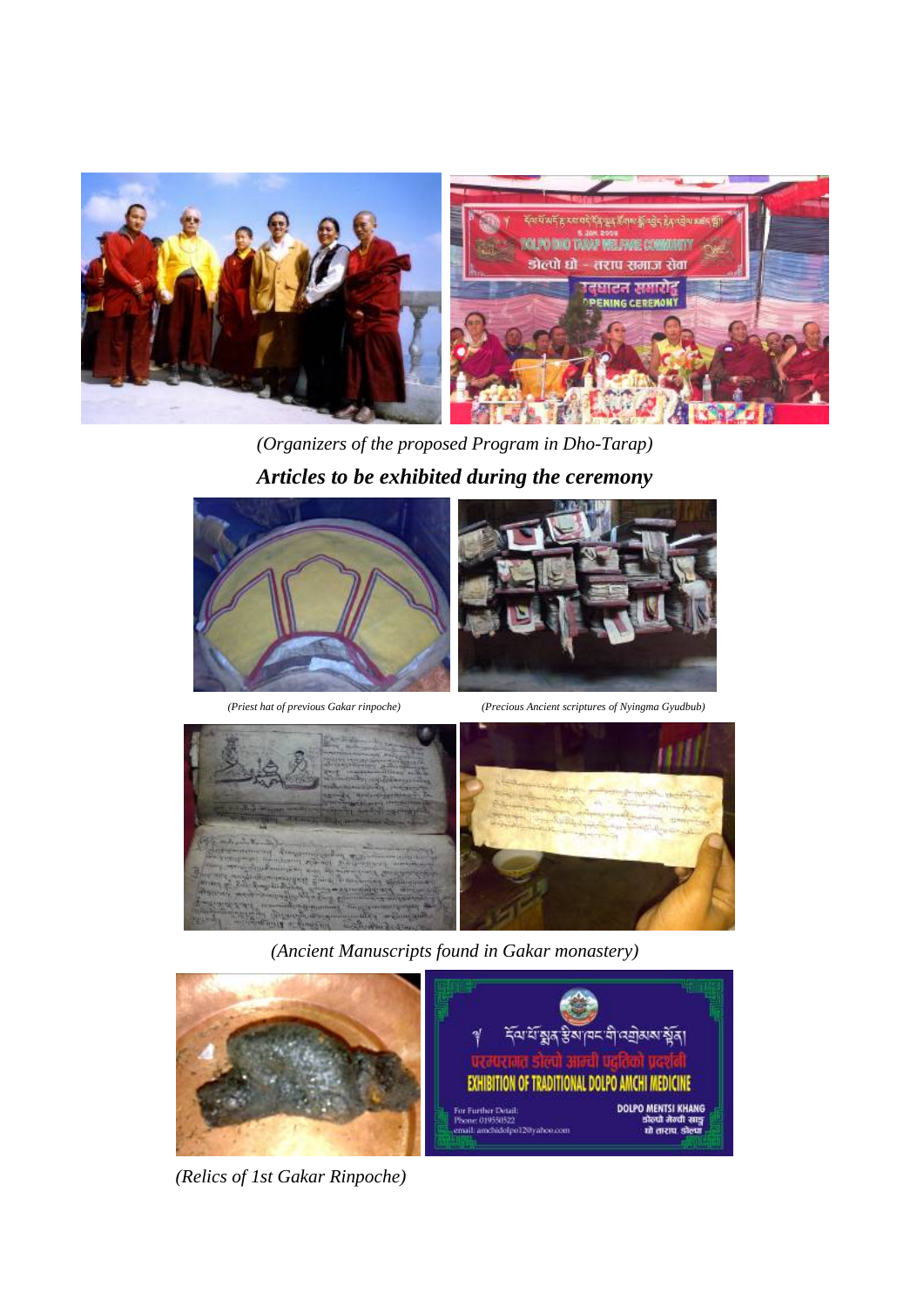

*(Ribo Bhupa monastery on a lap of Ribo Buddha mountain, Dho-Tarap, Dolpo)*

## **Enthronement**

Scheduled for August 2011, the next festival will, as mentioned, be even more auspicious as the  $7<sup>th</sup>$ reincarnation of Gakar Rinpoche will travel to Dolpo for the first time to be enthroned on 21<sup>st</sup> day of the 7th Tibetan month (18th Sept 2011). His Eminence Shechen Rabjam Rimpoche (from Shechen Monastery in Kathmandu) will be leading the enthronement ceremony as well as inaugurating the festival. Tourists and invitees can see the relics and other precious things of previous incarnations.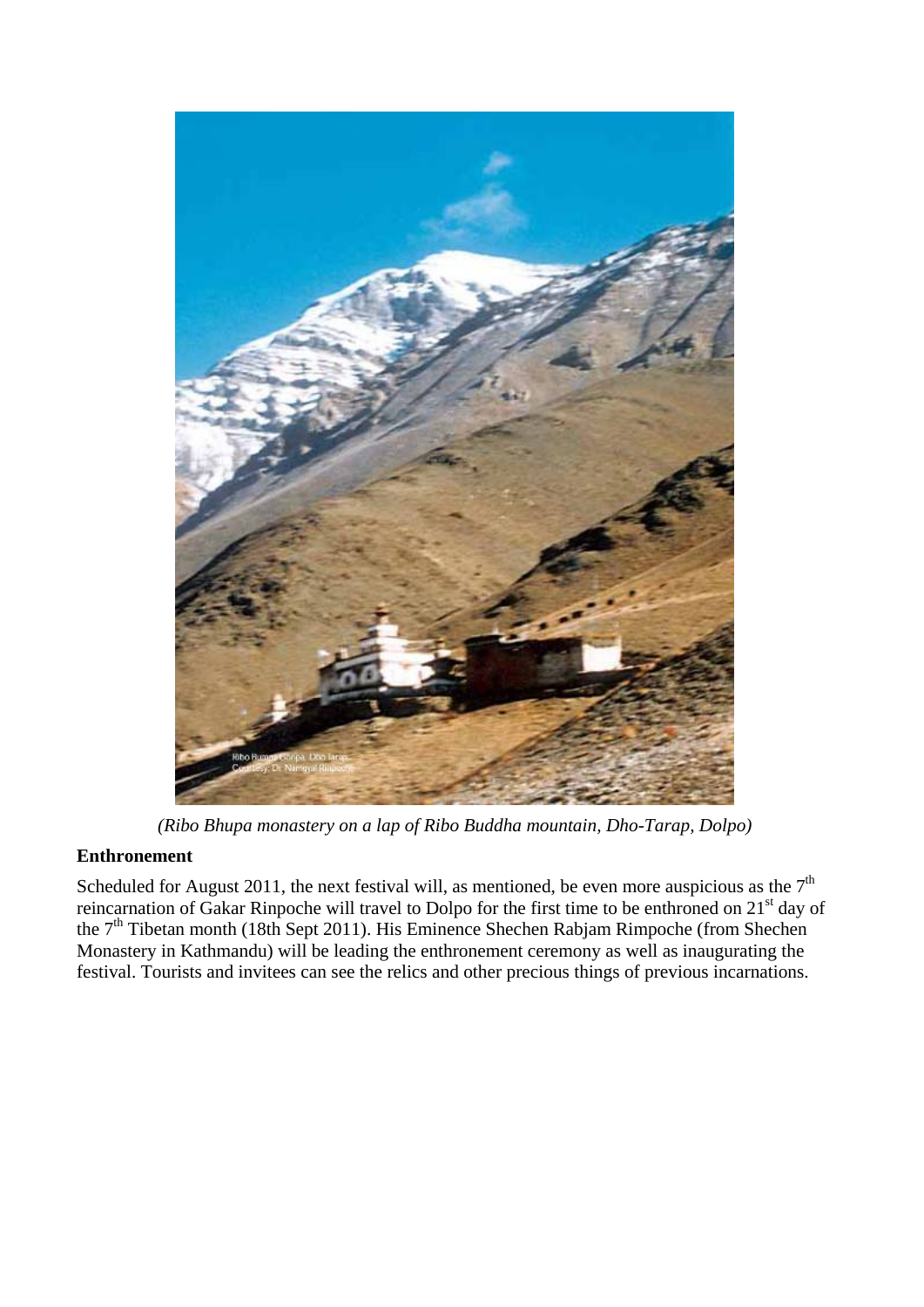## *Gakar Rimpoche of Dho Tarap*





*(Zhabkar Choktul Rangdol, teacher of 3rd Gakar rinpoche) (6th Gakar Rinpoche)* 

Among all previous incarnations of Gakar Rinpoche, 3rd Gakar rinpoche Dongag Norbu hold special significance in the history of reincarnation of Gakar rinpoche. He was a great scholar of his time. He was a student of Shabkar Chodruk Rangdrol, who was a renowned scholar in all four traditions in Tibet. Ancient manuscript of biography and teachings of Shabkar rinpoche was collected by 3rd Gakar rinpoche is found in Gakar monastery, which was offered to HH Dilgo Khyentse rinpoche and published latterly. In brief 3rd Gakar rinpoche is as renowned as Kunkhyen Dolpo Sangye.



*Spiritual dance performed by high lamas of Dolpo (Ngagpas, Yogis of Dolpo, who maintained their culture)* 

The year that the  $6<sup>th</sup> Gakar Rimpoche died saw a rare very heavy snowfall in Dolpo. Just a few days$ before passing away he conducted a puja in the house of what was to be his  $7<sup>th</sup>$  reincarnation's parents. Signs that Gakar Rinpoche was a truly remarkable man. On his passing, his body stayed in *thukdam* (meditative position) for 13 days – sign of accomplishing enlightenment.

When the 6<sup>th</sup> Gakar Rimpoche first met H. H Dilgo Khyentse Rimpoche and firm bond was established that lasted throughout their lives and continues still. Indeed, it was His Holiness Dilgo Khyentse Rimpoche who recognised the  $7<sup>th</sup>$  reincarnation shortly before his own death. Today the bond continues as the  $7<sup>th</sup>$  Gakar Rimpoche and H. H Dilgo Khyentse's reincarnation, are being trained together in Bhutan.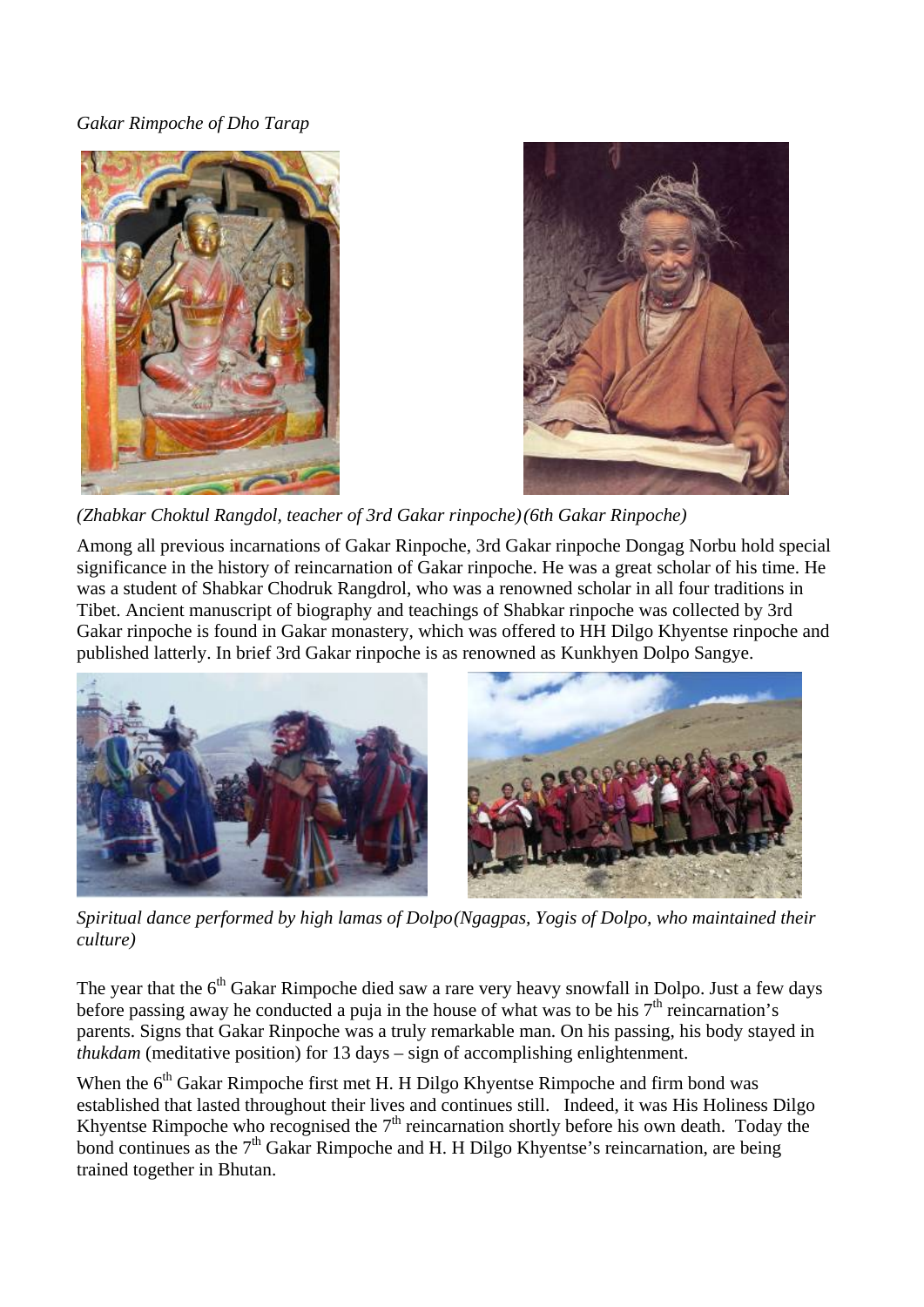## **The 7th Gakar Chodrub Rinpoche of Dolpo**





*(pic of Reincarnation of 6th Gakar rinpoche) (Pic of Gakar Monastery)* 

During the forthcoming Buddha Ribo Festival the  $7<sup>th</sup>$  reincarnation of Gakar Rinpoche will be enthroned amidst splendour, humility and joy. Once again people will be able to pay respect to one of the most respected masters from Dolpo.

Born in 1991 in Mukot Village, Dolpo the  $7<sup>th</sup>$  Gakar Rimpoche was taken to Kathmandu on a pilgrimage by his parents when he was six months old. There HH Dilgo Khyentse Rimpoche stated he was a very special boy and gave him the name Rigzin Wangdu. Educated at home by his grandfather, himself a great master, Rigzin Wangdu came to Shechen Monastery in Kathmandu when he was eight to start his studies as a monk.

Around the same time, 1999, Amchi Lama Namgyal Rimpoche and nephew of Gagar Rinpoche Lama Chudub were asked to lead the search for the reincarnation of Gakar Rimpoche. Himself a relative of the former Gakar Rimpoche, Amchi Lama Namgyal Rimpoche was finally, in 2004, given a recognition letter specifying details of the reincarnation by HH Trulshik Rimpoche, the Supreme Head of Nyingma School. Delighted to find the boy was already a monk at Shechen Monastery, the group meet Rigzin Wangdu who treated them with great kindness and respect, just like his former incarnations.

Today the  $7<sup>th</sup>$  Gakar Rimpoche is being trained in Bhutan and after his enthronement in Dolpo, will return to Bhutan to finish his training before finally taking up his seat in Dolpo in the future. The enthronement of Gakar Rimpoche is a great occasion for the people of Dolpo, who will benefit from an increase in Dharma, as will all sentient beings.



*(Central Dolpo Buddhist monastery)*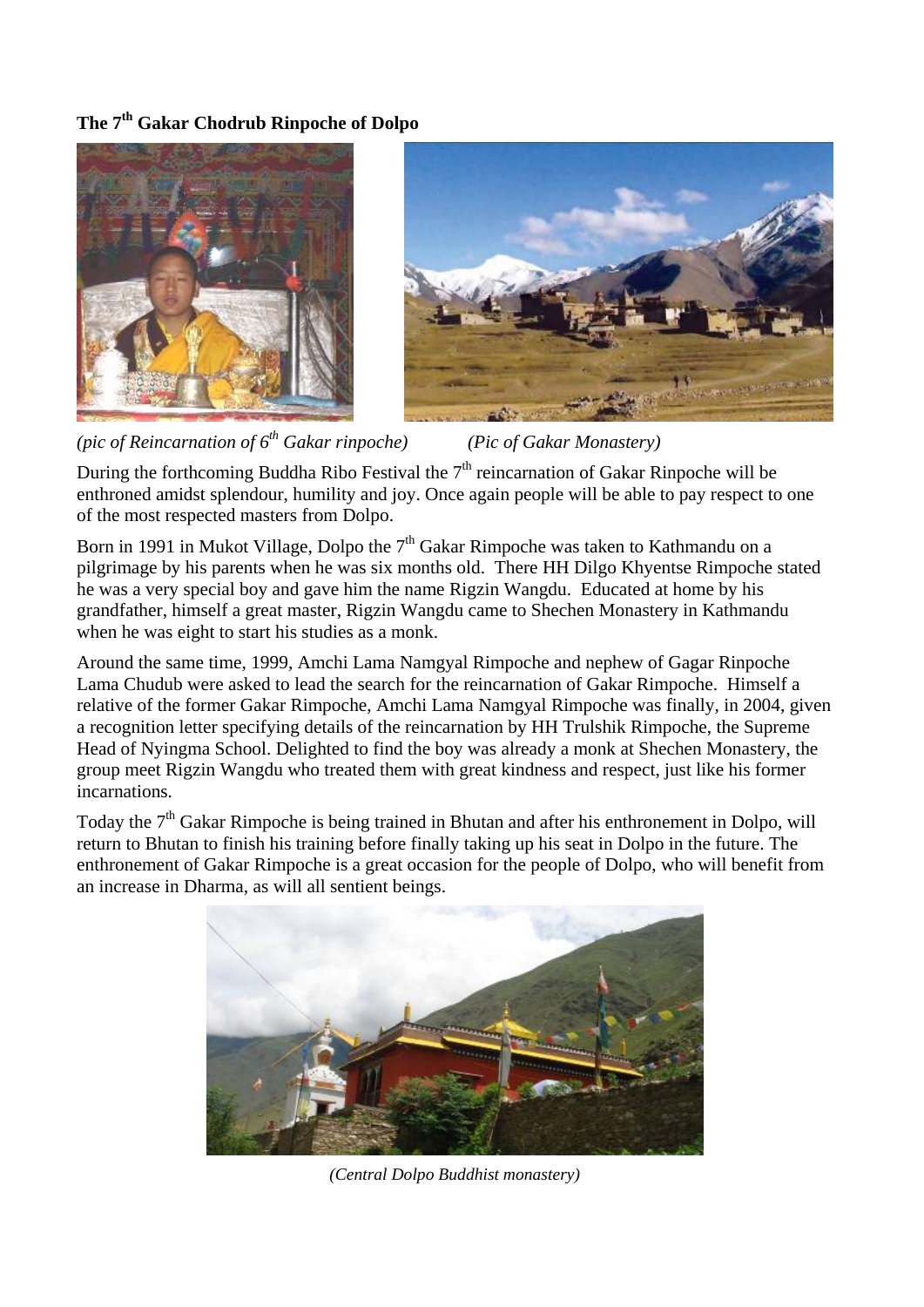#### **Dolpo**





*(two or three pics of dolpo) (yogis practicing their spiritual tradition)* 

Dolpo region borders Tibet and its people, history and stories are intertwined with those of the Tibetan people. The very name Dolpo comes from the Tibetan word "dol" meaning overflowing, referring to the areas abundance of natural and mineral resources and manifestations of religious significance. With no motorable roads, life continues very much as it has done for centuries in this rugged and dramatic land. Holy men continue to be drawn here, one reason being that Guru Rimpoche or "the Precious One" destroyed three evil spirits, releasing the people of Dolpo from their tyranny. Legend has it that the Dho Tarap Valley was once filled with water and was the confluence for all the rivers of Dolpo. Controlled by the spirit of the lake a horse or "ta" of exceptional quality "ra", came out from the lake, giving the valley its name.



*(Snow leopard, Endangered species) (Yak Caravan, only transportation in Upper Dolpo)* 

Life is hard in Dolpo with most households carrying out animal husbandry and trading with other Nepali mountain areas and Tibet through the use of yak caravans. A tradition such as the practice of Tibetan medicine continues. Amchis (Tibetan medicine doctors) use this ancient art of healing by utilising indigenous plants and medicinal herbs, assessment of the functioning of the bodies 'humours' and reaching a balance between the mind, body, spirit and physical environment. This holistic approach is based on the teaching of Buddha and thus qualified Amchis must have knowledge of religious philosophy, astrology and traditional painting.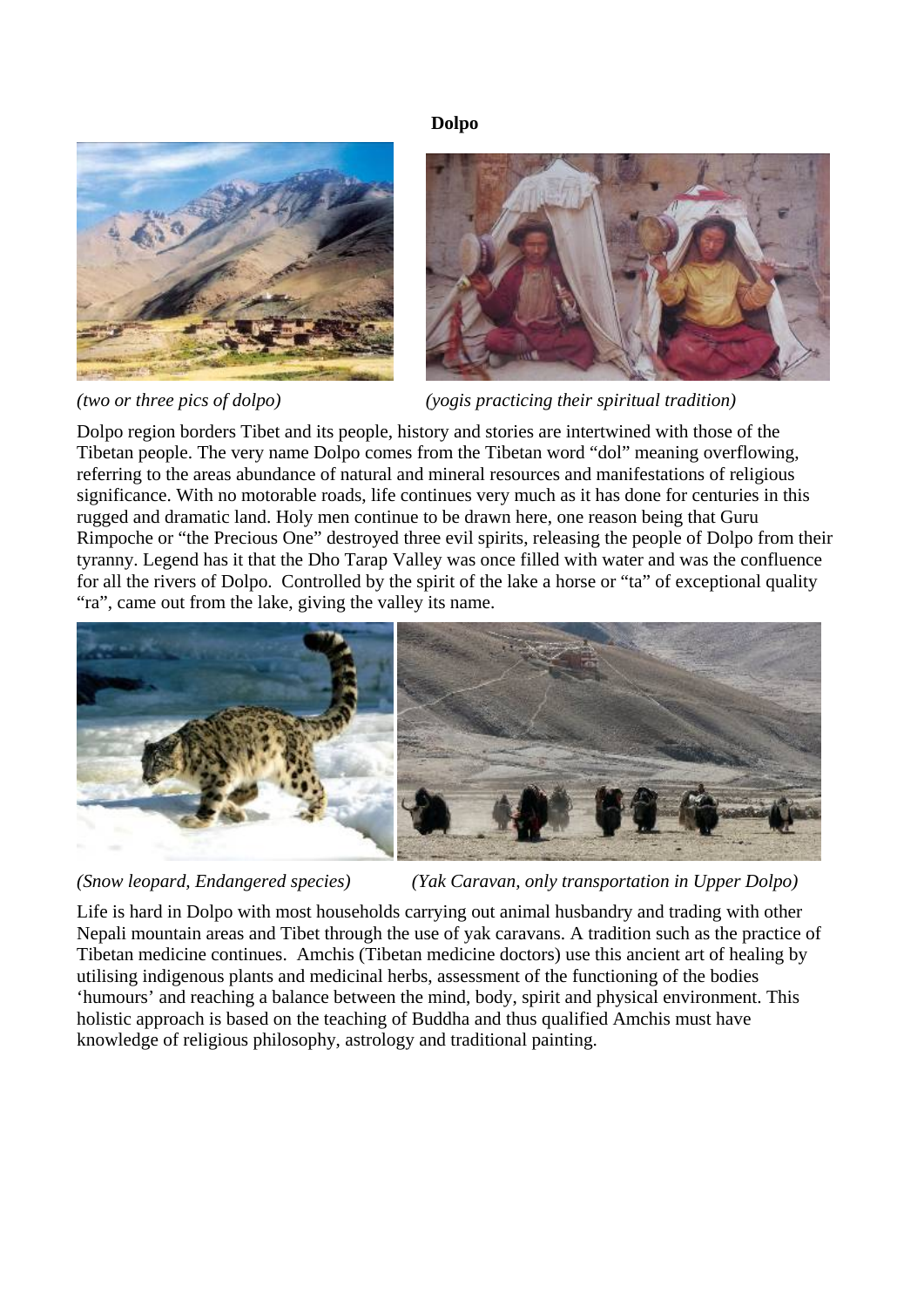



*(Students of Crystal Mountain School, Dho-Tarap) (Cultural dance performed by Dolpo Youths)*

Religion is part of everyday life, with Buddhism being practised alongside the more ancient religion of Bon and the more recent Hinduism, prevalent in the more southern areas of the district. Sacred places abound in Dolpo, of interest to pilgrims, philosophers, anthropologists, architects and the lay person alike. Gompas (monasteries), caves, hermitages and other sites of importance to the Buddhist religion attract pilgrims as well as trekkers, who travel for many days to reach Dolpo. One pilgrim site is the Buddha Ribo or Mountain near Dho Tarap which was blessed by Guru Rimpoche when he meditated there. This is celebrated every year but the Year of the Rabbit is particularly auspicious and attracts pilgrims and villagers from far and wide to participate in this 12 year Buddha Ribo Festival.

Today tourism is only just beginning to reach Dolpo through long treks into its environment of high cliffs, wild beauty, and unique flora and fauna. Rare animals such as the beautiful snow leopard and blue sheep are to be found living in this rugged landscape. Various initiatives by community members and the World Wild Life Fund (WWF) are in place to ensure these species continue and their habitat does not degrade through conflict with resident humans or non-eco friendly tourism.

With 2011 seeing the return and enthronement of Gakar Rimpoche in his  $7<sup>th</sup>$  reincarnation to his main seat at Gakar Monastery, it is anticipated that this will be an event to attract those tourists who value the rich cultural heritage of others and who have a wish to witness something unique and unequalled.







*(Phoksundo Lake, the deepest lake of Nepal) (tib. Adong Phuril, a rare high altitude medicinal plant)*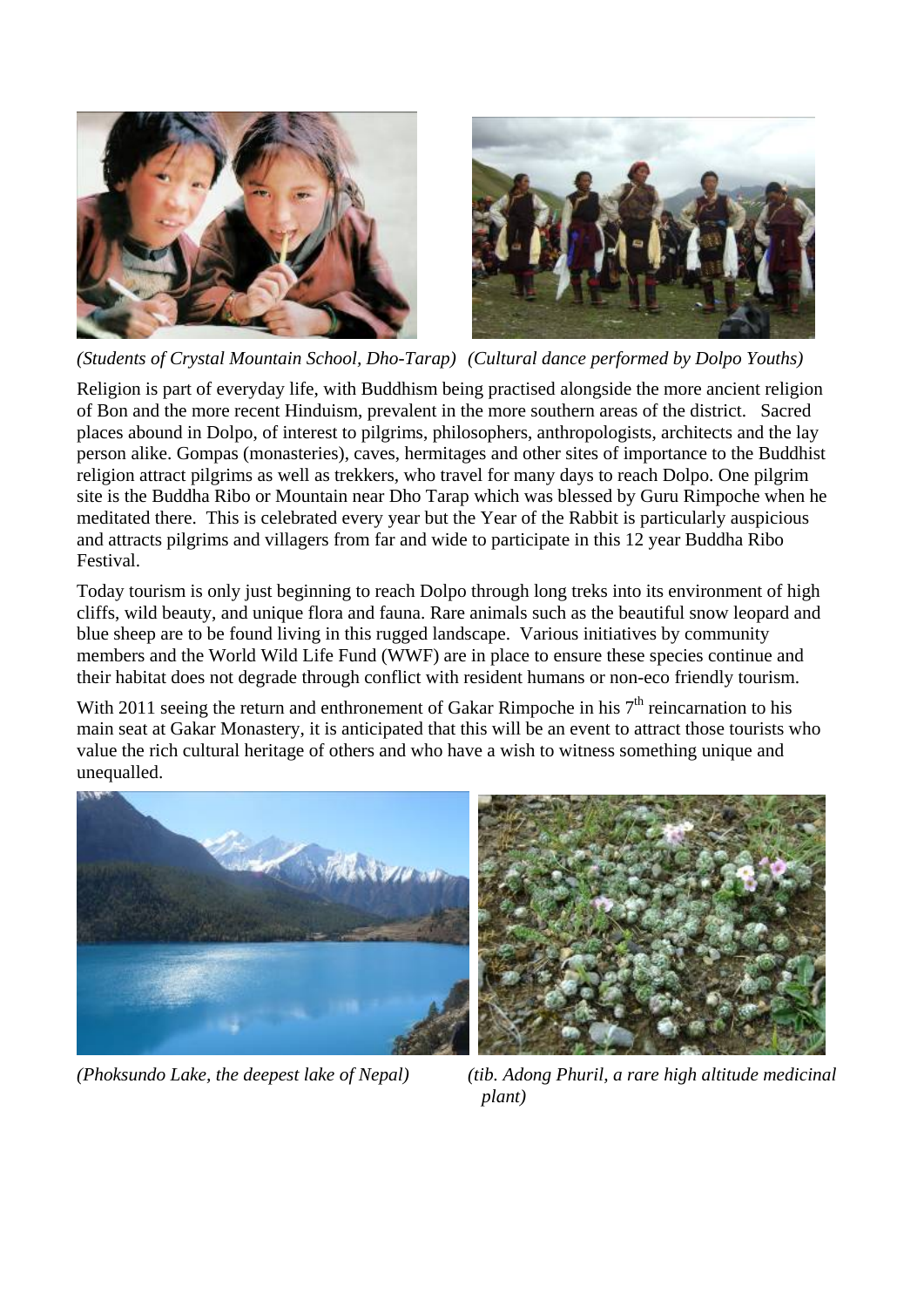#### **Tourism Year 2011**

With Nepal as a whole celebrating "Tourism Year 2011", a trip to Dolpo would be an interesting and enlightening addition to any tourist's itinerary. Even if it is not possible to visit during the most auspicious time of the enthroning ceremony, visitors to Dolpo will be able to see pilgrims coming and going to Dho Tarap Valley during the whole of the Tibetan year (March 2011 – Feb 2012) as well as being able to enjoy the majestic beauty of Dolpo including the clear blue waters of Phuksundo Lake.

Dolpo can be reached by plane from Nepalganj to Juphal then by foot for four days to Dho Tarap combining a trip to Phuksundo Lake and passing beautiful scenery and chortens, Gompas and mani walls on route.



This great festival is going to organized cooperatively by Dolpo welfare community, Vision Dolpo and Dolpo Mentsi Khang along with Village Development Committee.

please visit us detail in URL:www.dolpo.info and contact us at amchidolpo@yahoo.co.in